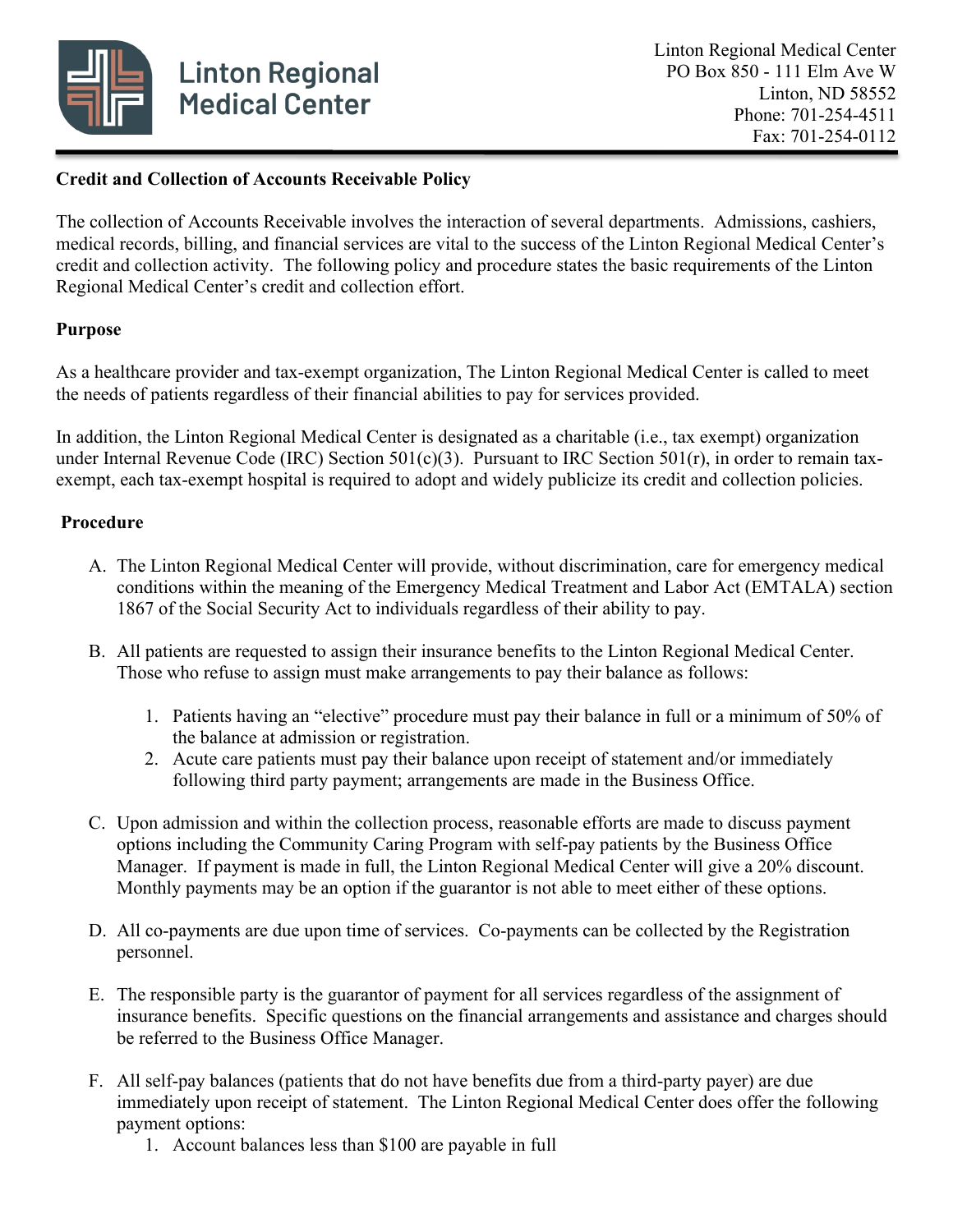

- 2. Account balances from \$101 \$500 require \$100 monthly payments
- 3. Account balances from \$501-\$1,000 require \$150 monthly payments
- 4. Account balances from \$1,001 \$1,500 require \$200 monthly payments
- 5. Account balances exceeding \$1,500 will require financial approval
- G. Monthly statements are issued for all patients as soon as possible after discharge or when requested.
- H. Monthly statements are issued for all patients as soon as possible after discharge or when requested.
- I. Patient accounts are billed monthly. The monthly payment options are printed on the back of all statements. The guarantor has three statements sent to them in which to pay the account in full or make satisfactory arrangements for payment. After three statements have been sent with no payment, the account is sent to Business Office Support Services (BOSS) to make phone calls and set up monthly payments. If BOSS is unable to contact the guarantor, the account will be sent back to the Linton Regional Medical Center. The account is immediately sent to a collection agency if there is no response from the patient/guarantor.
- J. It is the policy of the Linton Regional Medical Center to file a claim against any estate owing a balance for services rendered.
- K. Any communication with a guarantor for any reason requires an entry to the guarantor's log. This includes calls for itemized statements, questions, or payment, etc. Written correspondence will be filed.

# **Collection Report**

- A. Contact will be established with each patient or account guarantor to ensure a complete file of payer information is available to ensure prompt payment.
- B. Telephone and written contact will be attempted with a guarantor of a delinquent account. All calls must comply with current federal and state regulations regarding collection practices. This will be done with BOSS.
- C. Bad debts will be listed with an appropriate collection agency when approved by the Business Office Manager.
- D. An account is considered delinquent 30 days prior to being turned over to a collection agency. An account is in default once it is turned over to the agency.
- E. Collection agencies will be selected based upon their ability to perform.
- F. When approved by the Business Office Manager, legal action will be initiated by the hospital as necessary to collect receivables or to recover bad debts.

# **Approved Insurance Program**

Those insurance companies which honor an assignment of benefits and are licensed by the state insurance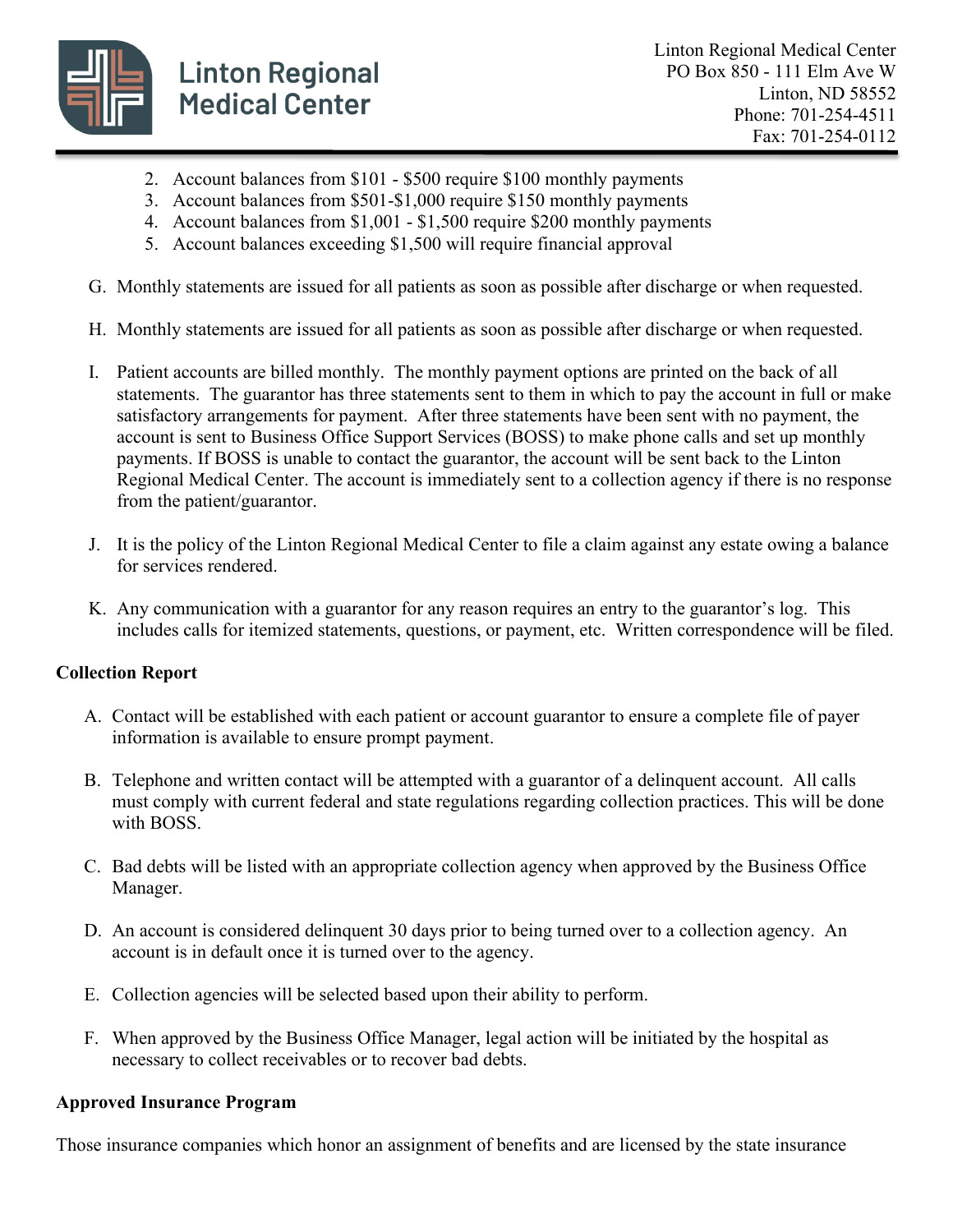

commissioner will be deemed approved carriers.

### **Itemized Statements**

Attorneys, Insurance Representatives, and Insurance Claim Adjustors may be provided with an itemized statement when the request is accompanied by a written authorization which has been signed by the account guarantor and whose date is within 60 days of the request date.

# **Disputed Claims**

Any dispute regarding the cost of hospital services will be referred to the Business Office Manager. All settlements will be approved by the Business Office Manager in keeping with the Linton Regional Medical Center polices. All patient care disputes are forwarded to the Quality and Compliance Manager. If necessary, disputed claims will be referred to the CEO of the hospital.

### **Refunds**

Refund payments to individuals will be made only after settlement of all previous bad debt accounts and active accounts. All refunds must be approved by the Business Office Manager according to the Linton Regional Medical Center policies.

#### **Inquiries**

- A. Requests for itemized statements are normally handled by the Business Office Manager and billing department. These requests are logged into the system for future reference.
- B. On disputed accounts, the call should be referred to the Business Office Manager, and in the absence the call should be referred to the CFO or CEO.
- C. If terms for payment have been established or arrangements previously made, the following apply:
	- 1. If payment is received is less than the established amount, the guarantor will receive a default letter.
	- 2. If the account is with a collection agency, the collections representative must verify if any additional legal fees or charges have been added to the account and if the agency will accept the payment.

#### **Billing of Insurance Claims**

All claims to insurance companies will be sent in the mail or electronically filed after the final diagnosis information is available and signed by the provider. In cases where a lack of diagnosis, proper form or other deficiency delays the billing procedures, the Business Office Manager shall be notified of the discrepancy.

#### **Information Requirements**

A. Patient registration personnel will obtain all necessary information for each account.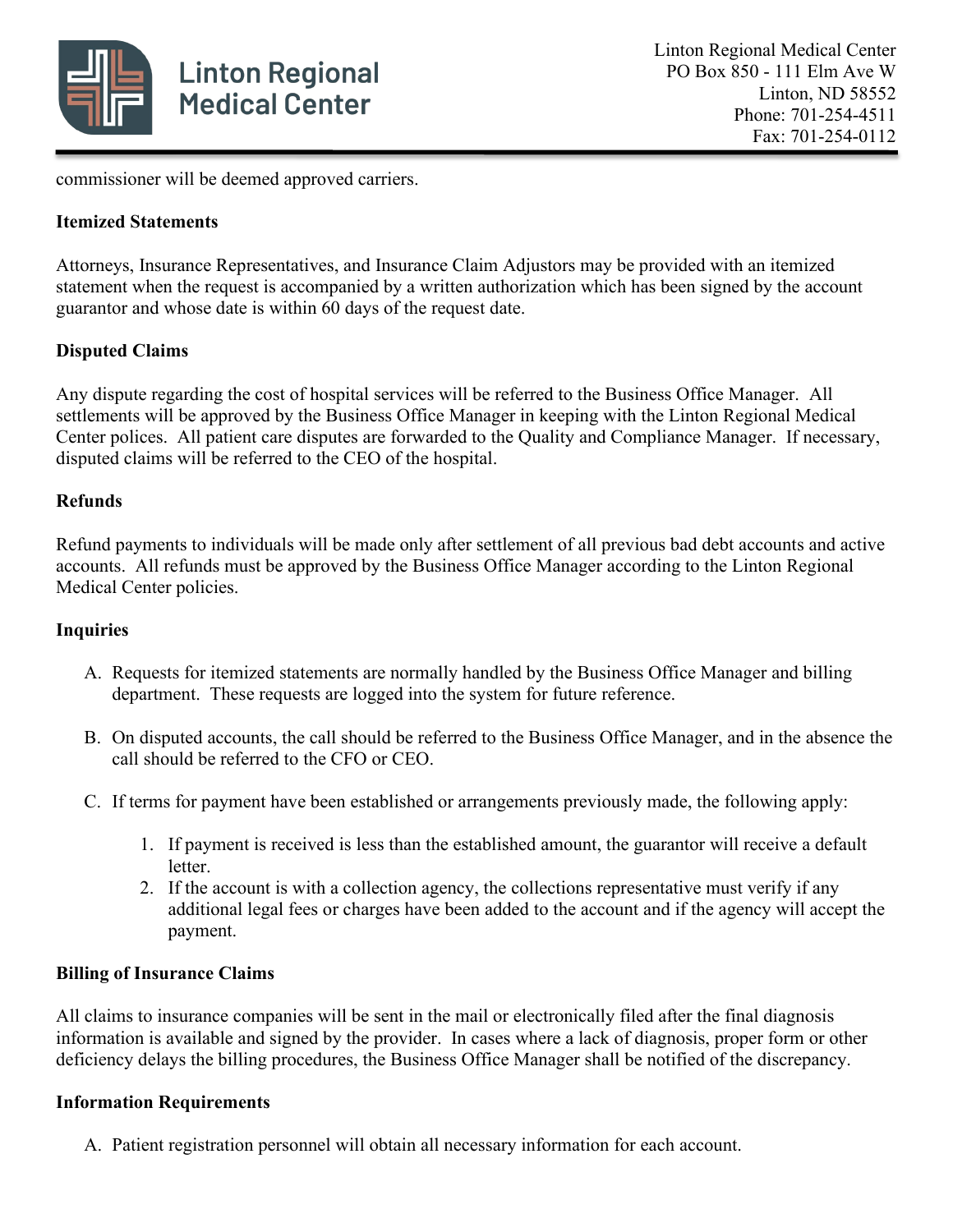

- 1. Data to be included:
	- a. Patient's full name
	- b. Patient's address
	- c. Patient's phone number
	- d. Patient's social security number
	- e. Guarantor's above information if applicable
	- f. Emergency contact name and phone number
	- g. Insurance coverage for current registration
- B. Registration personnel will scan copies of driver's licenses and insurance cards whenever possible.
- C. Any data or paperwork lacking after registration must be secured by the Registration personnel.

### **Inquiry to Insurance Companies 60 days after Billing**

Insurance companies which have failed to pay within 60 days after billing will be contacted. If no reply is received, the account will be changed to self-pay and the guarantor will be notified by statement.

#### **Identification of Financial Assistance Patients**

If anyone expresses a belief that they are eligible for financial assistance, the request shall be brought to the attention of the Business Office Manager. The individual will be asked to complete the appropriate application form for the Community Caring Program.

#### **Procedure to Establish Payment Plan**

- A. Registration personnel request the responsible party to sign the admission agreement and will answer any general questions on the hospitals payment policy. Requests for arrangement of specific settlement information or financial assistance should be referred to Business Office Manager.
- B. All data and documentation of the contact and its outcome should be documented on the Computer Log.

# **Credit Granting**

#### **Purpose**

This policy and procedure is designed to assist patients receiving services or equipment who are unable to meet the Linton Regional Medical Center established payment policies for self-paying balances. (e.g., deductibles, coinsurances amount, non-covered, total self-pay claims).

# **Payment Methods and Other Resources**

A. Cash and checks – The Linton Regional Medical Center will accept United States Currency and coin as payment for services. Foreign currency will not be accepted. Customers will be directed to a local bank for currency exchange. Personal checks are accepted but must be pre-printed with the payer's name and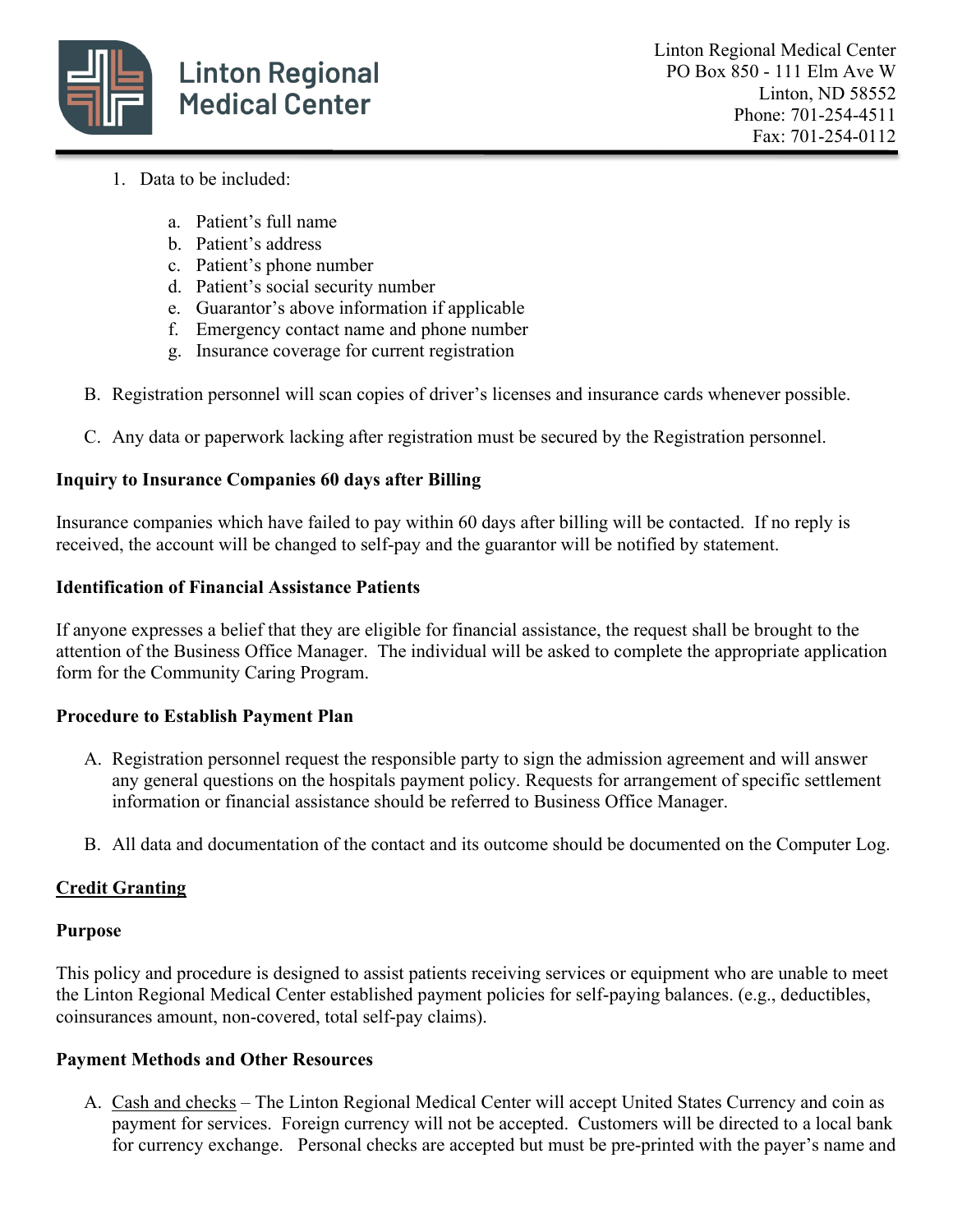

address, the bank name, branch, and address. Certified checks, cashiers checks, bank drafts, money orders and traveler's checks are also accepted.

- B. Credit Cards The Linton Regional Medical Center accepts credit cards for payment of hospital and clinic services. Credit card payments will be accepted upon approval of issuing authority and subject to the credit cards restrictions.
- C. Medical and External Financial Aid The Linton Regional Medical Center may assist the guarantor to secure alternative medical assistance and financial aid available through Federal, State and Local agencies. Examples may include Medicare, Medicaid, Disability and VA.
- D. Financial Assistance If a patient is unable to meet any of the above options, they may qualify for discounted services based on their ability to pay through the Community Caring Program. Discounts are based on family size and annual income.

#### **Regular Payments**

The Linton Regional Medical Center will offer a payment plan after all other options have been discussed. See above section "**Procedure"** item "**G**".

### **Reduced Payments**

The following policy pertains to self-pay balances remaining following insurance payments. If the responsible party is unable to pay the regular amount, they will be considered for a reduced payment plan after complying with the following procedure.

- A. A budget/financial statement will be required to be completed. The guarantor should supply a copy of their most recent income tax return along with the most current three months of income and bank statements.
- B. Based on review of the budget/financial statement, the Business Office Manager and CFO will establish a reduced payment term appropriate to the parties' financial condition.
- C. No monthly payment should be less than one-third of the balance or \$25. Exceptions may be made with the Business Office Manager and CFO.

#### **Self-Pay Discount**

Prior to service provided. If the patient makes prompt payment (payment in full) prior to the services, they would be eligible for a 20% discount. If additional charges are applied to that visit, the 20% discount would extend to any remaining balance which is paid in full within 30 days of the first statement.

#### **Community Caring Program**

A. It is the mission of the Linton Regional Medical Center to provide healthcare regardless of the ability to pay.